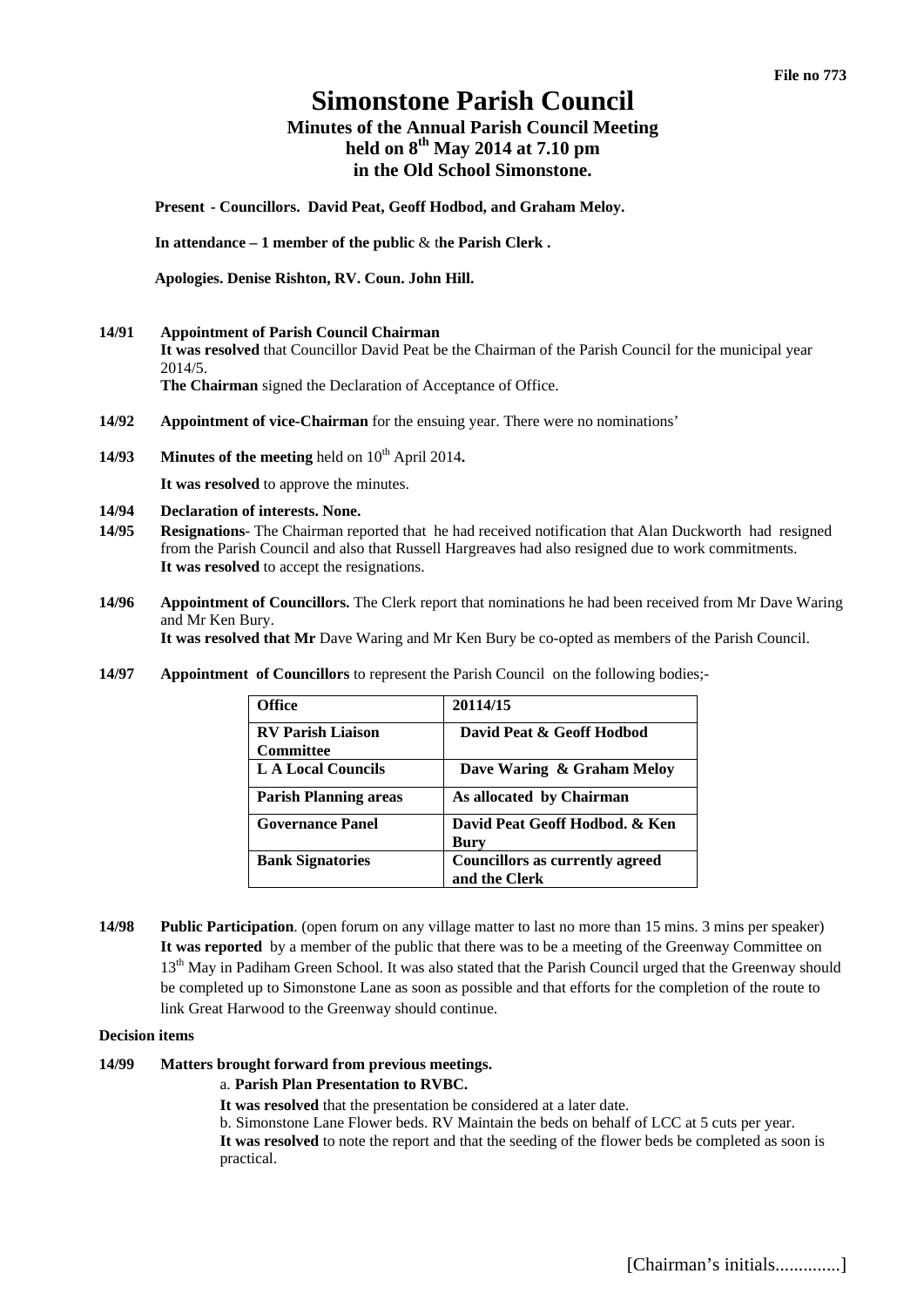#### **14/100 Matters raised by members.**

### **14/101 Working Parties**. **The Chairman to report.**

### a. **Governance Working party-**

**It was resolved** that a meeting to be arranged later in the year**.** 

- b. **War Memorial;** The Chairman reported that the Working party had met and arrangements were proceeding as follows;
	- i That a representative from the Canadian Embassy was hoping to attend the unvailing of the Plaque. There Some of the regiments were hoping be represented at the commemoration and dedication service of the Plaque
	- ii It is hoped that the villagers will give support to the commemoration and discussions are taking place as to how best to proceed and a meeting for the village was being arranged.
	- iii A cheque had been received from the Canadian Saskatchewan Riffles with a book entailed "Up the Johns**"** the Regimental history of the which one of the Soldiers Lance Corporal Robert James Breckell belonged to who died on 19/9/1916
	- iv A quotation for the Plaque had been received and a faculty applied for.

**It was resolved** that the arrangements above should be continued and that the plaque should be ordered as soon as the Faculty had been received.

**14/104** L**CC.** 

- a. **Finger Post The Clerk reported and** the repositioning has been ordered but there has been a delay in carrying out the work due to county staffing availability though staff sickness. **It was resolved** to note the report.
- b. **Invitation** to visit the County Council Waste Recovery Plant at Farrington.

**It was resolved** to consider visiting the plant later in the year and to ask both Sabden and Read councillors if they would like to attend at the same time.

- **14/105 RVBC The Clerk reported that the** Deputy Mayor had offered to plant the Ccommemorative Oak tree. **It was resolved** that the Parish Council should request the planting of the tree to coincide with the Commemoration of the war memorial on the  $8<sup>th</sup>$  November and that the Mayor of Ribble Valley be invited to attend the planning ceremony.
	- c. **Parish Liaison** meetings for the year 2014/5  $-12^{th}$  June,  $11^{th}$  September,
	- **It was resolved** that the Parish Council meetings above should be rearranged if possible to alternative dates.

## **14/106 LALC-**

- a. Planning, Insurance, Investment Workshops  $17<sup>th</sup>$  May Leyland Hotel £40.00 per person **It was resolved** that Coun Peat and the Clerk should attend the Workshop.
- b. Employment Workshop  $12<sup>th</sup>$  June £25
- **It was resolved** to note the report.
- c. New Councillors and Clerks Workshops £33 module one  $5<sup>th</sup>$  July; module 2  $19<sup>th</sup>$  July £30
- **It was resolved** that Couns Waring and Bury attend the Workshops.
- **14/107 Christmas Party** Rob Mason is available to provide the entertainment for this year's Party. The Clerk had confirmed his engagement.

**It was resolved** to approve the Clerk's action.

## **14/108 Planning-**

## a. **Planning Applications-**

| Application number 3/2014/0335 | <b>Officer: : Colin Sharp</b>                                                                                          | Grid Reference 377476 434228 |  |
|--------------------------------|------------------------------------------------------------------------------------------------------------------------|------------------------------|--|
| <b>Address</b>                 | Gooseleach Lane, Simonstone                                                                                            |                              |  |
| <b>Proposal</b>                | Change of use from agricultural land to a designated car park for the<br>residents of 16-20 Pollard row only, 4 spaces |                              |  |
| <b>Parish Council</b>          | No objection                                                                                                           |                              |  |